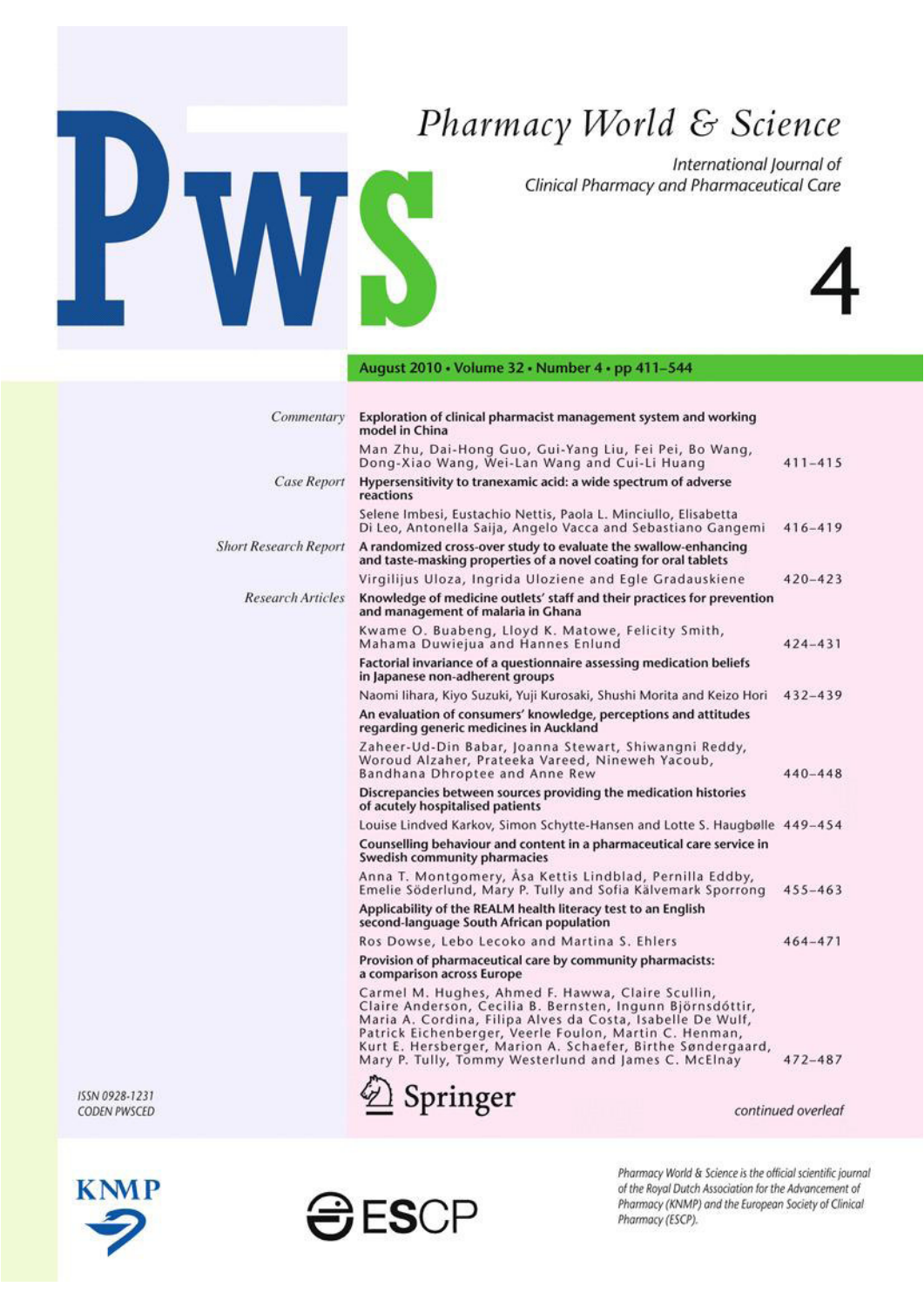#### SHORT RESEARCH REPORT

# A randomized cross-over study to evaluate the swallow-enhancing and taste-masking properties of a novel coating for oral tablets

Virgilijus Uloza • Ingrida Uloziene • Egle Gradauskiene

Received: 23 December 2009 / Accepted: 17 May 2010 / Published online: 4 June 2010 - Springer Science+Business Media B.V. 2010

Abstract Objective To explore the swallowing-enhancing and taste-masking effects of MedCoat, a new disposable device used to apply a coating to tablets just before oral administration. Setting Kaunas Medical University Hospital in Lithuania. Method The study was performed as a randomized cross-over study. In total 41 subjects (20 male and 21 female) were enrolled in the study. Subjects were healthy volunteers who at least sometimes experience difficulties swallowing tablets. Subjects were asked to swallow placebo tablets uncoated and coated with MedCoat in a randomized order, and indicate their preferences. Subjects were also asked to evaluate the taste-masking properties of MedCoat. Results Of the 41 subjects, 40 (97.6%) found it less difficult to swallow non-flavoured placebo tablets coated with MedCoat compared to identical uncoated tablets. Forty subjects (97.6%) found it less difficult to swallow divided non-flavoured placebo tablets coated with MedCoat compared to identical uncoated divided tablets. All 41 subjects (100.0%) found it less difficult to swallow bitter flavoured placebo tablets coated with MedCoat compared to identical uncoated tablets. All 41 (100.0%) of the subjects stated that MedCoat completely masked the bitter taste of a bitter flavoured tablet. Conclusion The

V. Uloza (⊠) · E. Gradauskiene Department Otolaryngology, Kaunas University of Medicine, Eiveniu 2, 50009 Kaunas, Lithuania e-mail: virgilijus.uloza@kmuk.lt

E. Gradauskiene e-mail: egradauskiene@yahoo.co.uk

#### I. Uloziene

Department of Neurosciences, Institute For Biomedical Research, Kaunas University of Medicine, Kaunas, Lithuania e-mail: uloziene@kmu.lt

study showed that MedCoat made tablets easier to swallow for people with difficulties swallowing tablets and that it masked the taste of bitter tasting tablets. MedCoat could therefore be a valuable tool to aid the oral taking of tablets for patients who have difficulties swallowing tablets.

Keywords Coating - Compliance - Oral medication - Swallowing - Tablets - Taste

#### Impact of findings on practice

- Patients having difficulties swallowing tablets with a rough surface or a bitter taste could be helped by using MedCoat.
- Health care professionals can enhance their quality of care by considering that MedCoat can solve a relatively common problem of swallowing tablets with a bad taste.
- Non compliance due to difficulties in swallowing tablets could be reduced by the use of MedCoat.

#### Introduction

Many patients experience difficulties when taking medicine in the form of tablets and capsules. In a large survey performed by general practitioners in Norway, 26% of the adult patients stated that they had difficulties swallowing tablets [\[1](#page-4-0)]. The study found that the taste, size, surface and form of the tablet were significant explanatory variables for these difficulties.

These difficulties not only cause inconvenience for a large proportion of the population, they can also have a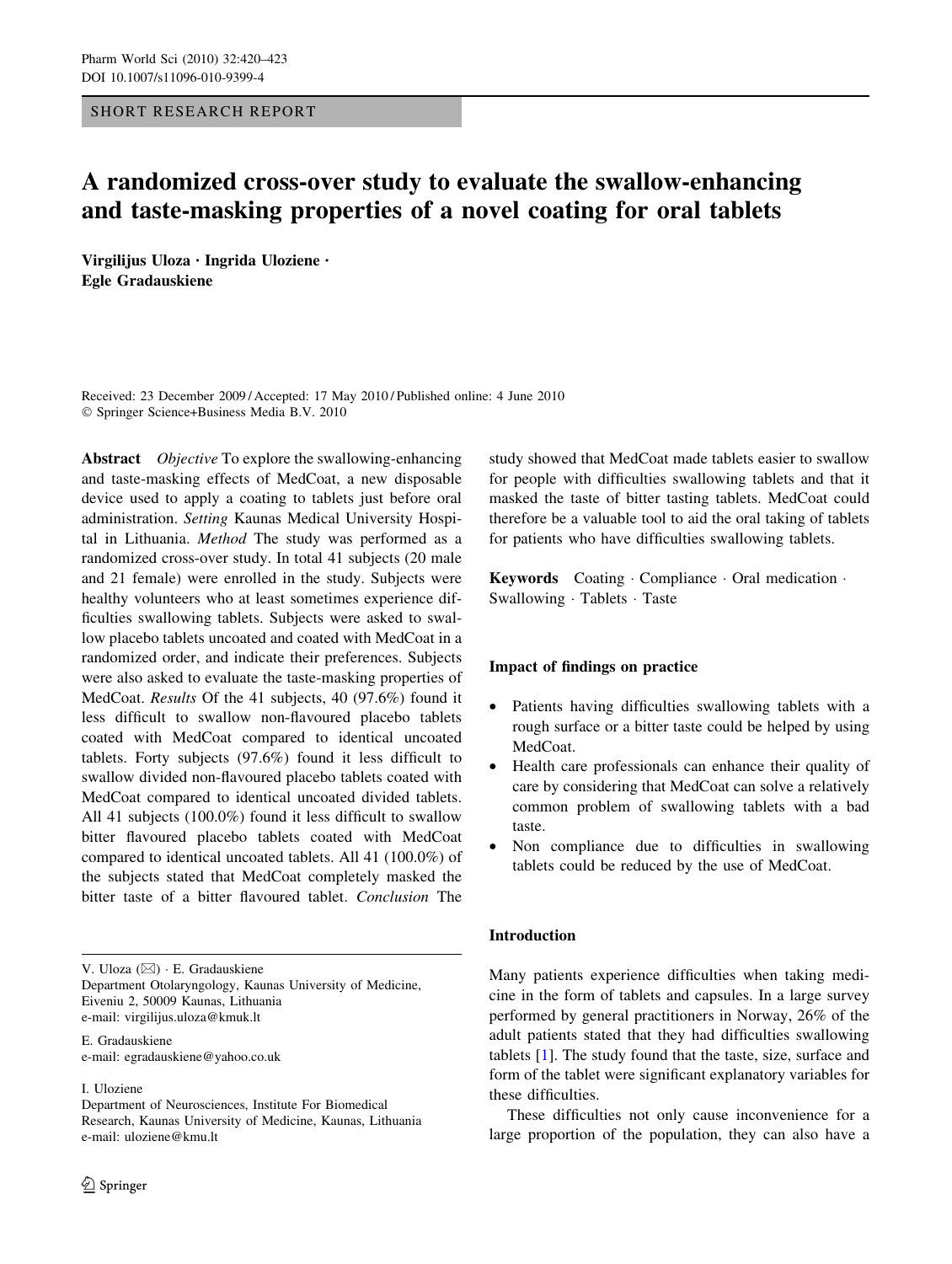negative impact on patient compliance in taking the medication [\[2](#page-4-0)]. Surveys show that only 20–50% of prescribed medicine is taken as directed, which in turn decreases the effect of the medication and increase healthcare costs [\[3](#page-4-0), [4](#page-4-0)].

Recently, a novel disposable device called MedCoat has been developed by Med Coat AB in Sweden, which enables the user himself to apply a thin coating to most types of tablets just before oral administration. The purpose of the coating is to make tablets easier to swallow by making the surface of the tablet slippery, increasing the saliva flow and masking the taste of the tablet. The coating also contains flavouring to improve the taste of tablets. All ingredients in the coating are food approved and each coating weights approximately 0.2 g. The coating contains maltitol syrup, vegetable fat, gelatine, citric acid, sugar ester, curcumin and flavouring. A literature search and evaluation have been performed at the Division of Clinical Pharmacology at the Karolinska Institute in Sweden to explore if ingredients in the MedCoat coating may interact with drugs thereby effecting their therapeutic effects. The outcome of this evaluation was that such interactions are very unlikely to occur [F. Sjöqvist, unpublished data]. Disintegration tests have been performed at the Department of Pharmacy at the Uppsala University in Sweden to evaluate the effect of the MedCoat coating on the disintegration of some types of tablets and capsules [G. Alderborn and C. Olsson, unpublished data]. In these tests the MedCoat coating prolonged the disintegration time of tablets with on average 47 s.

#### Aim of the study

The aim of the study was to explore the swallow-enhancing and taste-masking properties of MedCoat for people who experience difficulties swallowing oral tablets.

#### **Method**

The study was performed between October 2006 and November 2006 as a single centre study at the Department of Otolaryngology, Kaunas Medical University Hospital (KMUH), Lithuania. Only placebo tablets were used in the study and no subjects were assigned to participate in any health-related interventions to evaluate the effects on health outcomes.

In total 41 subjects (20 male and 21 female) were enrolled in the study. The volunteer subjects were recruited by putting an advertisement at the Department of Otolaryngology, KMUH, Kaunas, Lithuania. The average age

Table 1 The age distribution of the subjects in the study

| Age distribution Male $n = 20$ Female $n = 21$ |   | Total $n = 41$ |
|------------------------------------------------|---|----------------|
| $18-24$ years                                  |   | 20             |
| $25-44$ years                                  | O | 14             |
| $45-64$ years                                  |   |                |

was 30 years, and ages ranged from 18 to 64 years. All 41 subjects completed the study (Table 1).

Each subject was to test all variables. The main inclusion criteria were as follows: subjects should be healthy volunteers and should (as judged by the subject) at least sometimes have difficulties swallowing tablets (e.g. depending on the type of tablet taken).

Exclusion criteria included subjects who (as judged by the subject) could not swallow tablets. Subjects with dysphagia or dysgeusia (as judged by the subject) were also excluded from the study.

#### Study design

First the subjects had to answer general questions concerning their intake of tablets.

Then the subjects were asked to swallow six tablets arranged into three pairs. The first pair of tablets swallowed comprised a non-flavoured placebo tablet and an identical tablet coated with MedCoat. The second pair was a half non-flavoured placebo tablet and an identical half tablet coated with MedCoat. The third pair was a bitter flavoured placebo tablet (flavoured with Bitter Flavour 050619A from Firminich SA, Switzerland) and an identical tablet coated with MedCoat. The tablets in each pair were swallowed separately and in a randomized order. The tablets used were uncoated oblong placebo tablets (whole and divided) of the same size and shape  $(19 \times 10 \times 6 \text{ mm})$ . Each tablet was swallowed with a minimum of 20 ml of water. After both tablets in each pair had been swallowed, the subject was asked if one of the tablets was easier to swallow than the other. If so, the subject was asked if that tablet was ''a little bit easier'', "easier" or "much easier" to swallow.

Finally, the subjects were asked to put a bitter flavoured tablet coated with MedCoat in their mouth and suck on it for 5 s and then take it out. The procedure was then repeated with an identical but uncoated bitter flavoured tablet. The subjects were informed that both tablets had the same bitter flavour but that the first tablet was coated. Subjects were then asked if the coating on the first tablet camouflaged the bitter taste ''completely'', ''most of it'' "not so much" or "not at all".

Research personnel applied the MedCoat coating to all the tablets just before the test commenced.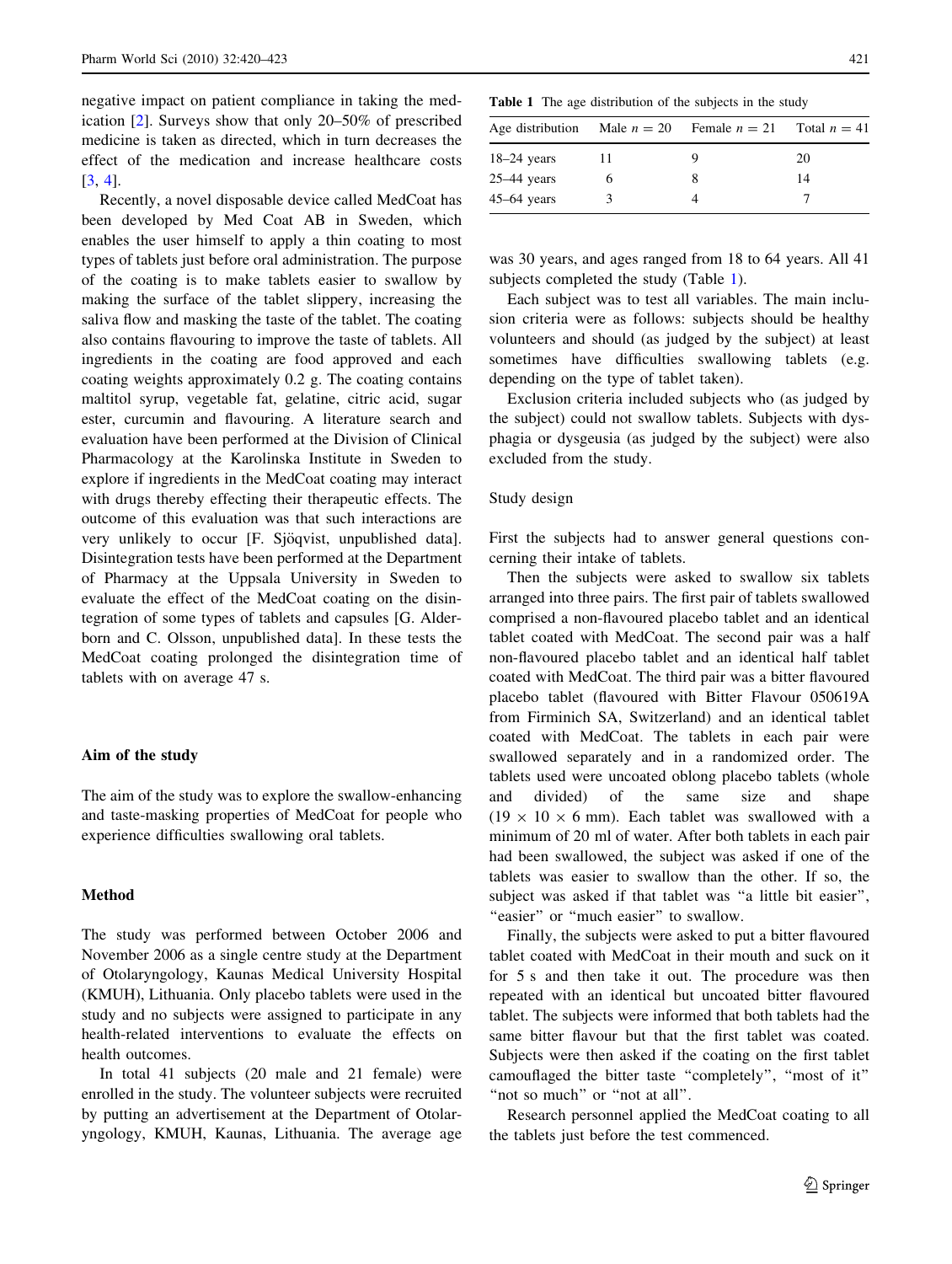| Type of placebo<br>tablet | Coated much<br>easier | Coated<br>easier | Coated a little<br>bit easier | No<br>difference | Uncoated a little<br>bit easier | Uncoated<br>easier | Uncoated much<br>easier |
|---------------------------|-----------------------|------------------|-------------------------------|------------------|---------------------------------|--------------------|-------------------------|
| Non-flavoured             | $22(53.7\%)$          | $10(24.4\%)$     | $8(19.5\%)$                   | $1(2.4\%)$       | $0(0.0\%)$                      | $0(0.0\%)$         | $0(0.0\%)$              |
| Non-flavoured, half       | 22(53.7%)             | $7(17.1\%)$      | 11 (26.8%)                    | $(2.4\%)$        | $0(0.0\%)$                      | $0(0.0\%)$         | $0(0.0\%)$              |
| Bitter flavoured          | $25(61.0\%)$          | $8(19.5\%)$      | $8(19.5\%)$                   | $0(0.0\%)$       | $0(0.0\%)$                      | $0(0.0\%)$         | $0(0.0\%)$              |
|                           |                       |                  |                               |                  |                                 |                    |                         |

Table 2 Subjects' comparative opinions on which tablet was the easiest to swallow

The tablets swallowed in each test were one uncoated placebo tablet and one identical placebo tablet coated with MedCoat

#### Statistical methods

With a sample size of 40 subjects, it was calculated that an exact binomial test with a two-sided significance level of 0.05 would have 90% power to detect the difference between the null hypothesis proportion of equal preference in ease of swallowing,  $p_c = p_u = 0.50$  and the alternative proportion,  $p_c = 0.75$ . With an estimated fraction of at most 10% of the subjects being not evaluable, e.g. not being able to swallow any tablet, it was assumed that at most 45 subjects would have to be included in the study.

Exact calculations of two-sided 95% confidence intervals for proportions were based on the binomial distribution. Tests of the null hypotheses that the probability to prefer coated tablets  $(p<sub>c</sub>)$  is equal to the probability to prefer uncoated tablets  $(p_u)$  were tested applying exact, 2-sided tests of the binomial probability  $p_c = p_u = 0.5$ . P values of  $\leq 0.05$  were considered statistically significant.

# Results

Most of the subjects (25 or 61.0%) said that they took on average 7–14 tablets a week.

Of the 41 subjects, 40 (97.6%) found it less difficult to swallow the whole and half non-flavoured placebo tablets coated with MedCoat compared to identical uncoated tablets (95% confidence interval 87.1–99.9%). Twenty-two subjects (53.7%) stated that it was ''much easier'' to swallow the whole and half non-flavoured placebo tablets that were coated with MedCoat.

All 41 subjects (100.0%) found it less difficult to swallow bitter flavoured placebo tablets coated with MedCoat compared to identical uncoated tablets (95% confidence interval 91.4–100.0%). Twenty-five subjects (61.0%) stated that it was ''much easier'' to swallow the bitter flavoured placebo tablets that were coated with MedCoat (Table 2).

For the three types of tablets tested, the differences in favour of the coated tablets were statistically significant  $(P<0.001$  for each comparison). No differences in gender or age regarding the subjects' opinions on the ease of swallowing could be observed.

In the third part of the study, 41 (100.0%) of the subjects stated that MedCoat completely masked the bitter taste of a bitter flavoured tablet (95% confidence interval 91.4– 100.0%).

## Discussion

For the tablets tested, the differences in swallow ability in favour of the tablets coated with MedCoat were statistically significant ( $P < 0.001$  for each comparison).

#### Study limitations

This study was performed on adults aged 18–64 years. However, difficulties swallowing tablets are also common among other age groups. In the Norwegian study referred to above over 70% of the children below 10 years of age had difficulties swallowing tablets [[1\]](#page-4-0). Research also shows that unpleasant taste is one of the greatest challenges in paediatric medicine when it comes to drug treatment compliance [\[5](#page-4-0)]. A large proportion of the elderly population also has difficulties swallowing tablets due to, e.g. dysphagia [\[6](#page-4-0), [7](#page-4-0)].

#### Study recommendations

To be able to generalize the results in this study to be valid for other types of tablets and age groups more types of tablets need to be tested and other age groups have to be studied.

## Conclusion

The study has shown that MedCoat made tablets easier to swallow for people with difficulties swallowing tablets and that it masked the taste of bitter tasting tablets. MedCoat could therefore be a valuable tool to aid the taking of oral tablets for patients who have difficulties swallowing tablets, thereby increasing patient compliance.